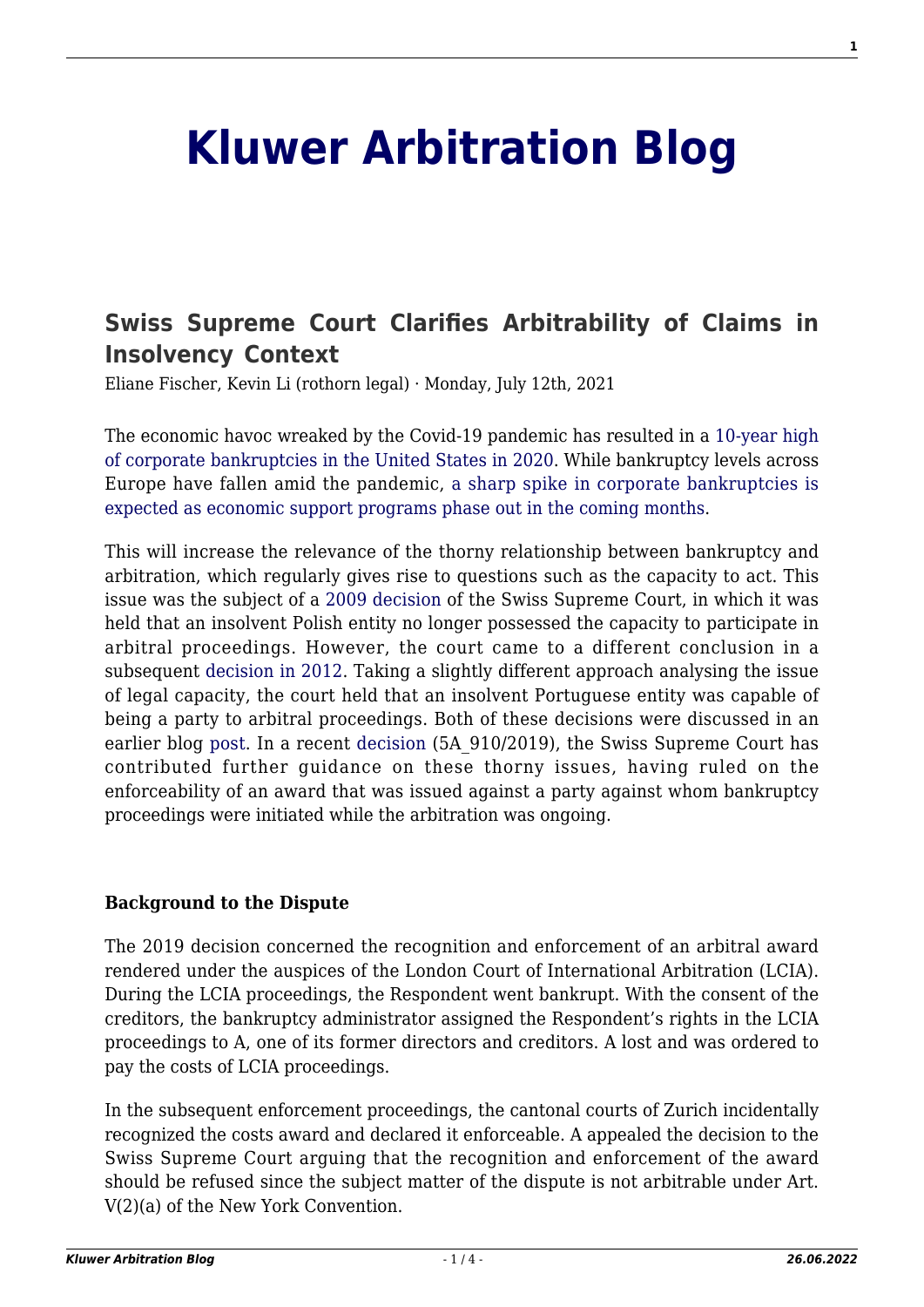# **Reasoning of the Swiss Supreme Court**

The Swiss Supreme Court rejected A's appeal. The Court found that under Swiss law, claims against a Swiss party to a foreign arbitration do not *per se* lose their arbitrability if that party goes into bankruptcy after the initiation of the arbitration proceedings.

### 1. *Claims Filed after the Initiation of Insolvency Proceedings are not Arbitrable*

At the outset, the Swiss Supreme Court clarified that a claim against an insolvent Swiss party is not arbitrable under Swiss law. Thus, an arbitral award obtained against a Swiss party that was already subject to bankruptcy proceedings when arbitration was initiated is not enforceable in Switzerland.

Following the initiation of insolvency proceedings, claims against the bankrupt party must be asserted through the means of recourse available against the schedule of claims in Swiss courts. The schedule of claims is initially drawn up by the insolvency administrator. It collects the claims of all creditors and orders them according to priority. Thus, asserting an additional claim against the bankrupt party requires a challenge to the schedule of claims. Due to the exclusive jurisdiction of state courts in these proceedings, claims against bankrupt Swiss parties are not arbitrable.

Insolvency claims therefore constitute an exception to the rule that any dispute involving an economic interest (*cause de nature patrimoniale*) is arbitrable (para. 3.6 of the judgment).

# *2. Claims Filed Before the Initiation of Insolvency Proceedings Remain Arbitrable*

Importantly, however, this reasoning is limited to arbitrations initiated after the start of the bankruptcy proceedings. According to the Swiss Supreme Court, it does not necessarily apply to claims which are already pending before an arbitral tribunal when the party goes bankrupt. The Swiss Supreme Court compared this situation with the one when a party falls into bankruptcy during ordinary state court proceedings.

If a party goes bankrupt while a case is pending before Swiss courts, the litigation is suspended and the creditors decide whether the proceedings should be pursued further (para. 3.10 of the judgment). If the creditors decide to continue the litigation, the court judgment is binding on the bankruptcy mass.

This applies in principle also to foreign court proceedings in which a Swiss party falls into bankruptcy while the litigation is ongoing. The judgment of a foreign court against the insolvent Swiss party is binding on the Swiss bankruptcy proceedings if the foreign court stays the proceedings and the creditors subsequently decide to continue the foreign litigation (para. 3.12 of the judgment).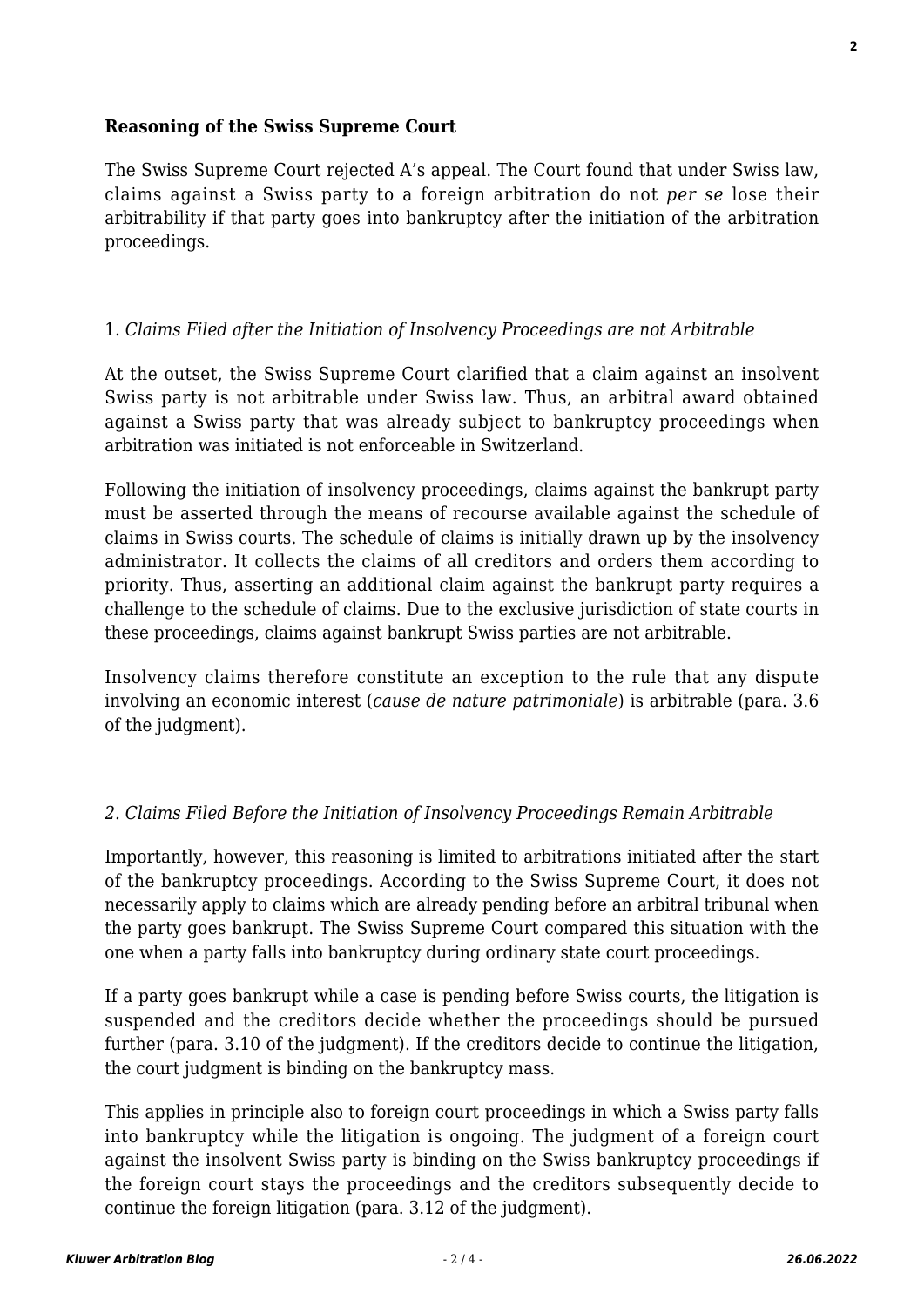Against this background, the Swiss Supreme Court found that there is no reason why the subject matter of arbitral proceedings should *per se* lose its arbitrability if arbitration was already pending at the opening of the bankruptcy proceedings. Thus, an arbitral award resulting from these proceedings would be enforceable with binding effect on the Swiss bankruptcy procedure (para. 3.13 of the judgment).

#### **Key Takeaways**

The Swiss Supreme Court decision clarifies an important point, namely that claims remain generally arbitrable even if insolvency proceedings are initiated against a respondent in an ongoing arbitration. This is consistent with the principle that arbitral awards are afforded the same treatment as domestic and foreign court judgments.

However, it is not entirely clear whether this applies if the arbitral tribunal failed to stay the proceedings to allow the creditors to decide on their continuation. The Supreme Court's reference to domestic and foreign state court proceedings suggests that the suspension is a necessary precondition. To stay on the safe side, a claimant in arbitration against a Swiss debtor who falls into bankruptcy during the proceedings should motion the tribunal for a stay.

Initiating arbitration proceedings against a Swiss party after the opening of the bankruptcy procedure is likely futile as the claim is non-arbitrable. The Swiss Supreme Court's approach regarding the arbitrability of claims against insolvent debtors differentiates between arbitration proceedings that are already pending and arbitration proceedings that commence after the opening of bankruptcy proceedings. As was noted in the recently published [IBA Toolkit on Insolvency and Arbitration of](https://www.ibanet.org/LPD/Dispute_Resolution_Section/Arbitration/toolkit-arbitration-insolvency) [March 2021](https://www.ibanet.org/LPD/Dispute_Resolution_Section/Arbitration/toolkit-arbitration-insolvency), which is aimed at providing "guidance […] in situations where a party to arbitration proceedings is also subject to insolvency proceedings in one or more jurisdictions", this distinction is not a unique Swiss feature, but is also followed in many other jurisdictions.

It is certainly coincidence that both the Swiss Supreme Court Decision and the IBA Toolkit on Insolvency and Arbitration have been published in the same month. However, this does show that the topic is of growing relevance. The many unresolved questions on the relationship between arbitration and bankruptcy are sure to keep arbitral tribunals and courts occupied in the foreseeable future. In this regard, the Swiss Supreme Court has rendered a timely decision on an important issue.

*To make sure you do not miss out on regular updates from the Kluwer Arbitration Blog, please subscribe [here](http://arbitrationblog.kluwerarbitration.com/newsletter/). To submit a proposal for a blog post, please consult our [Editorial Guidelines.](http://arbitrationblog.kluwerarbitration.com/editorial-guidelines/)*